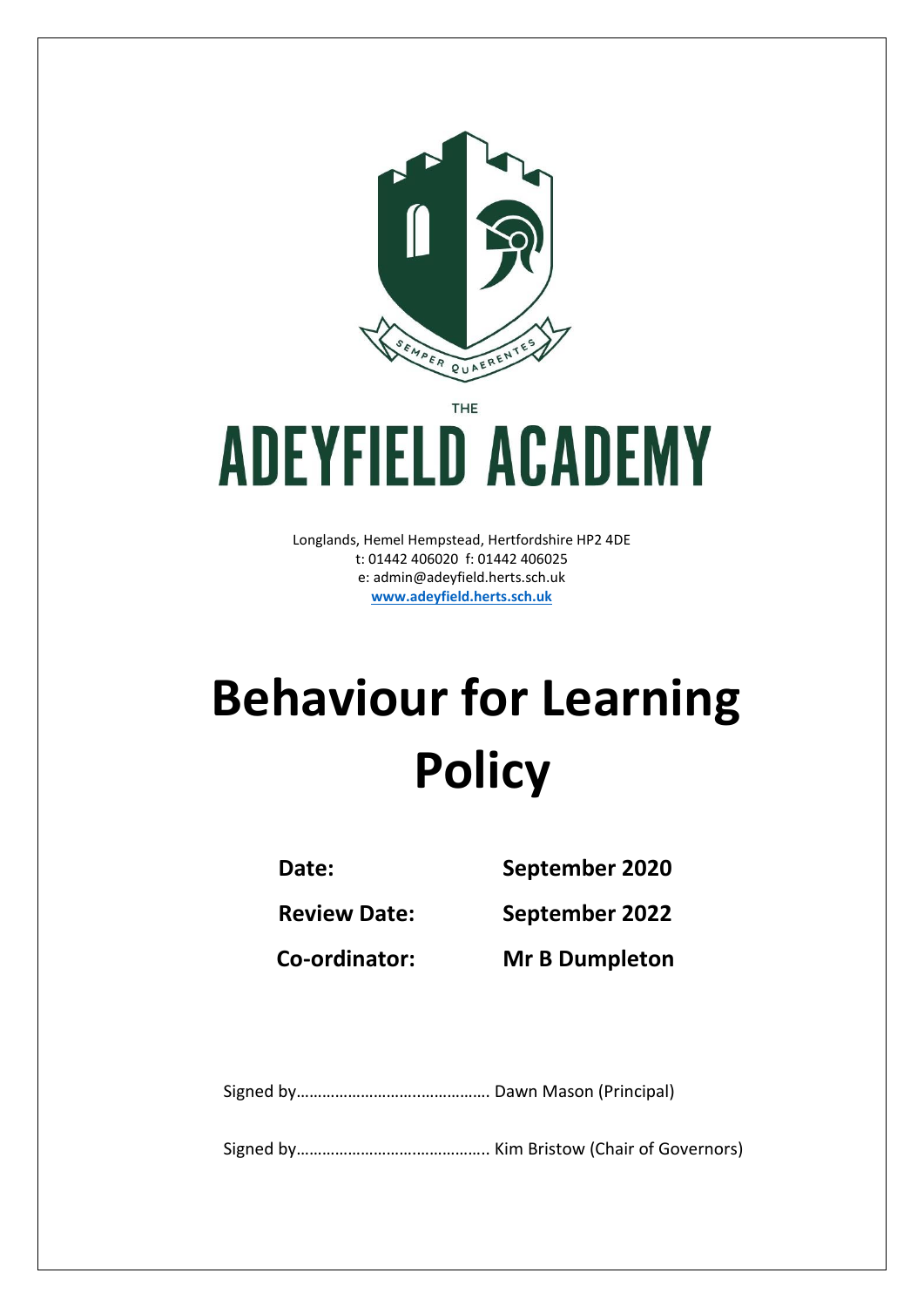# **1. Purpose**

The Governing Body believes that in order to enable effective teaching and learning to take place, good behaviour in all aspects of school life is necessary. It seeks to create a caring, learning environment in the school by:

- **Promoting good behaviour and discipline**
- Promoting self-esteem, self-discipline, proper regard for authority and positive relationships based on mutual respect
- **Ensuring fairness of treatment for all**
- Encouraging consistency of response to both positive and negative behaviour
- Promoting early intervention
- Providing a safe environment free from disruption, violence, bullying and any form of harassment and discrimination
- Encouraging a positive relationship with parents and carers to develop a shared approach to involve them in the implementation of the school's policy and associated procedures

#### **2. Implementation**

The Governing Body with the Principal will, in consultation with staff, establish the policy for the promotion of good behaviour and keep it under review. It will ensure that it is communicated to students and parents, is non-discriminatory and the expectations are clear. Governors will support the school in maintaining high standards of behaviour.

The Principal will be responsible for the implementation and day-to-day management of the policy and procedures. Support for staff faced with challenging behaviour is also an important responsibility of the Principal.

Staff, including teachers, support staff and volunteers, will be responsible for ensuring that the policy and procedures are followed, and consistently and fairly applied. They will also ensure that they fully adhere in promoting British Values within school. Mutual support amongst all staff in the implementation of the policy is essential. Staff have a key role in advising the Principal on the effectiveness of the policy and procedures. They also have responsibility, with the support of the Principal, for creating a high quality-learning environment, teaching good behaviour and implementing the agreed policy and procedures consistently.

The Governing Body, Principal and staff will ensure there is no differential application of the policy and procedures on any grounds, particularly ethnic or national origin, culture, religion, gender, disability or sexuality. They will also ensure that the concerns of students are listened to and appropriately addressed.

Parents and carers will be expected to take responsibility for the behaviour of their child both inside and outside the school. They will be encouraged to work in partnership with the school to assist the school in maintaining high standards of behaviour and will have the opportunity to raise with the school any issues arising from the operation of the policy. Students will be expected to take responsibility for their own behaviour and will be made fully aware of the school policy, procedures and expectations. Students also have a responsibility to ensure that incidents of disruption, violence, bullying and any form of harassment are reported. The procedures arising from this policy will be developed by the Principal in consultation with the staff. The procedures will make clear to the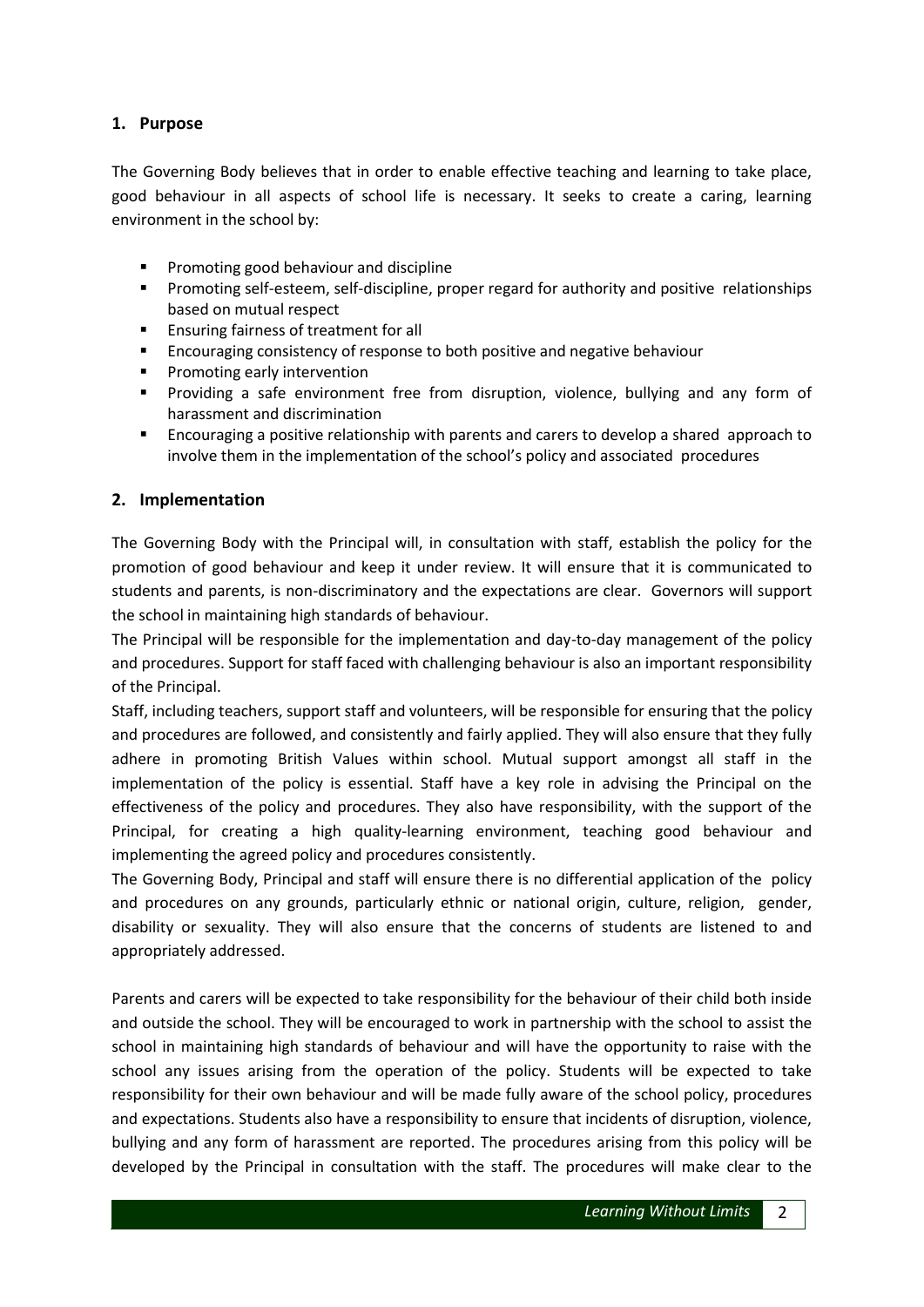students how acceptable standards of behaviour can be achieved and will have a clear rationale, which is made explicit to staff, students and parents. The procedures will be consistently and fairly applied and promote the idea of personal responsibility and that every member of the school has a responsibility towards the whole community.

# **2.1 Rewards to support positive behaviour choices.**

A school ethos of encouragement is central to the promotion of good behaviour. Rewards are one means of achieving this. They have a motivational role in helping students to realise that good behaviour is valued, and clearly defined in the procedures. Integral to the system of rewards is an emphasis on praise both informal and formal to individuals and groups.

# **2.2 Sanctions are needed to respond to inappropriate behaviour.**

A range of sanctions are clearly defined in the procedures and their use will be characterised by clarity of why the sanction is being applied and what changes in behaviour are required to avoid future sanctions. The procedures make a clear distinction between the sanctions applied for minor and major offences.

The Governing Body will ensure that appropriate high quality training on all aspects of behaviour management is provided to support the implementation of the policy. The school works positively with external agencies. It seeks appropriate support from them to ensure that the needs of all students are met by utilising the range of external support available.

# **3. What are we rewarding**

All staff should participate in awarding achievement marks for students. Staff should be rewarding students for their effort, improvement, outstanding work and following The Adeyfield Academy's Values. Furthermore, students should be rewarded for outstanding attendance, punctuality and positively representing the school.

# **4. How can students be rewarded**

# **4.1 Recognition Boards**

Each faculty area has a 'hall of fame' to promote positive behaviour. The 'hall of fame' recognises outstanding work, effort, contribution, or for promoting The Adeyfield Academy's values in that faculty. Student's names are rotated on the 'hall of fame' every half term.

Every classroom has a 'wall of fame' to continue to recognise being a five star student.

# **4.2 Positive points**

Students are able to gain achievement points which are immediate. For every achievement point they will also gain a house point which goes into the total for their house total.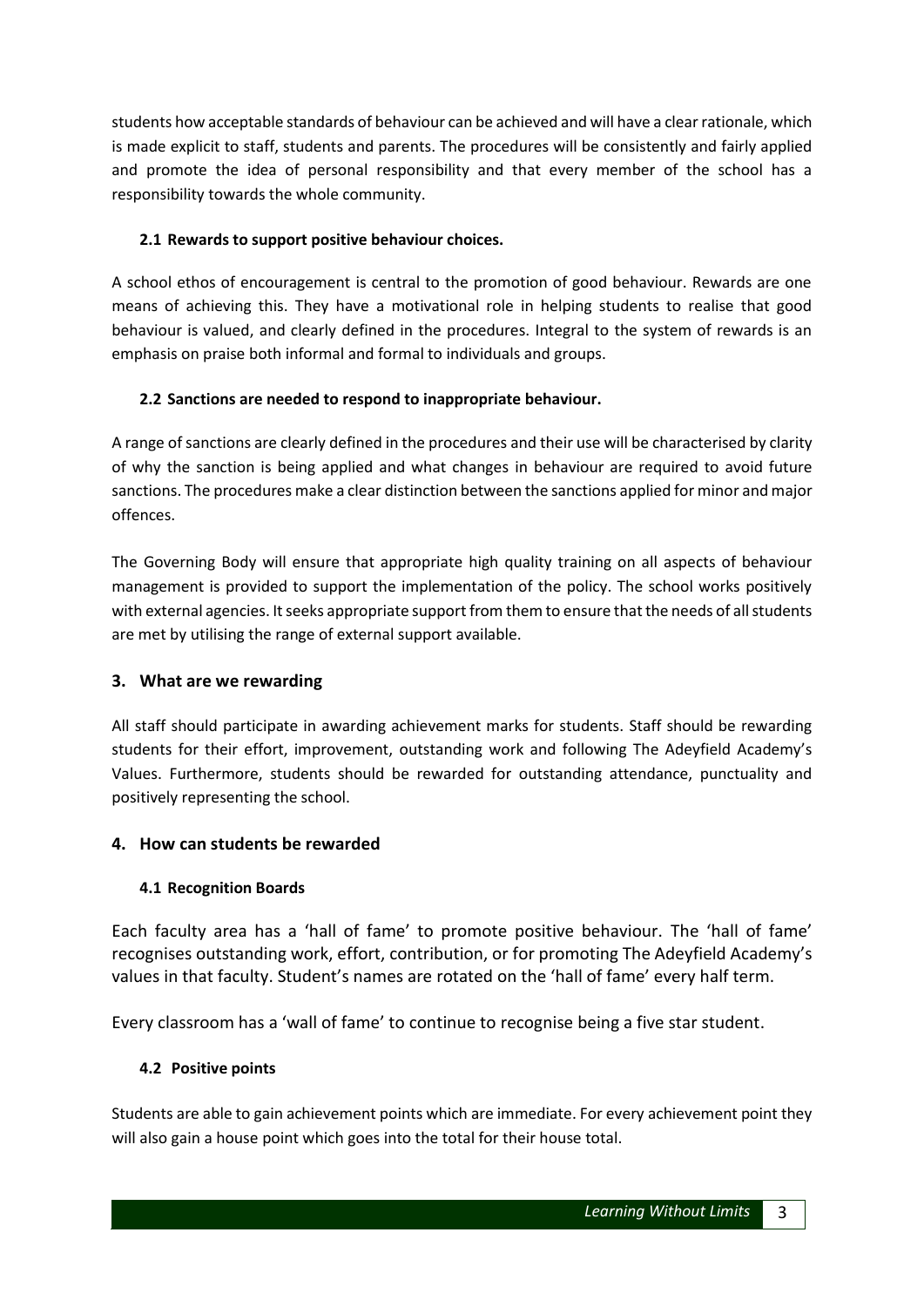| Category                                                                  | <b>Description</b>                                                                                                                                                                                                                                                                                                                                                                                                                                                                                                                                                                                                 | Point        |
|---------------------------------------------------------------------------|--------------------------------------------------------------------------------------------------------------------------------------------------------------------------------------------------------------------------------------------------------------------------------------------------------------------------------------------------------------------------------------------------------------------------------------------------------------------------------------------------------------------------------------------------------------------------------------------------------------------|--------------|
| Golden Star                                                               | Golden stars are worth 5 achievement points and are<br>awarded by members of teaching staff during lessons.                                                                                                                                                                                                                                                                                                                                                                                                                                                                                                        | 5            |
|                                                                           | A golden star is typically awarded for a student who has<br>gone 'above and beyond' during their lesson.                                                                                                                                                                                                                                                                                                                                                                                                                                                                                                           |              |
|                                                                           | Per lesson, each member of staff is required to award a<br>student with a golden star. The top 10 students awarded<br>with the highest number of golden stars across the<br>academy will be recognised in their weekly powerpoint<br>during tutor time.                                                                                                                                                                                                                                                                                                                                                            |              |
|                                                                           | Each half term, the student who achieves the most<br>golden stars in their year group will win a prize of a<br>voucher in their assembly.                                                                                                                                                                                                                                                                                                                                                                                                                                                                          |              |
| <b>Achievement Point</b>                                                  | Achievement points can be given by all staff members<br>for a variety of reasons. Achievement points will be given<br>during lessons for outstanding effort, and five star work<br>and contribution, or embracing The Adeyfield Academy<br>values:<br>Ambition<br>п<br>Compassion<br>Dignity<br>Respect<br>Courage                                                                                                                                                                                                                                                                                                 | $\mathbf{1}$ |
| Values:<br>Ambition,<br>Compassion,<br>Courage,<br>Dignity<br>and Respect | Each member of staff (teaching and non-teaching) gets<br>'Positive Note' postcard each week to give<br>one<br>personally to one deserving student who has displayed a<br>value.<br>The idea is that students feel proud of this recognition<br>and take it home to share with their parents/carers.<br>At the bottom of the postcard it says 'a reward at home<br>would be well deserved', encouraging praise from all<br>angles. Parents/carers shouldn't feel the need to offer<br>materialistic rewards but perhaps a movie night or<br>allowing them to choose their favourite dinner would be<br>appreciated. | 1            |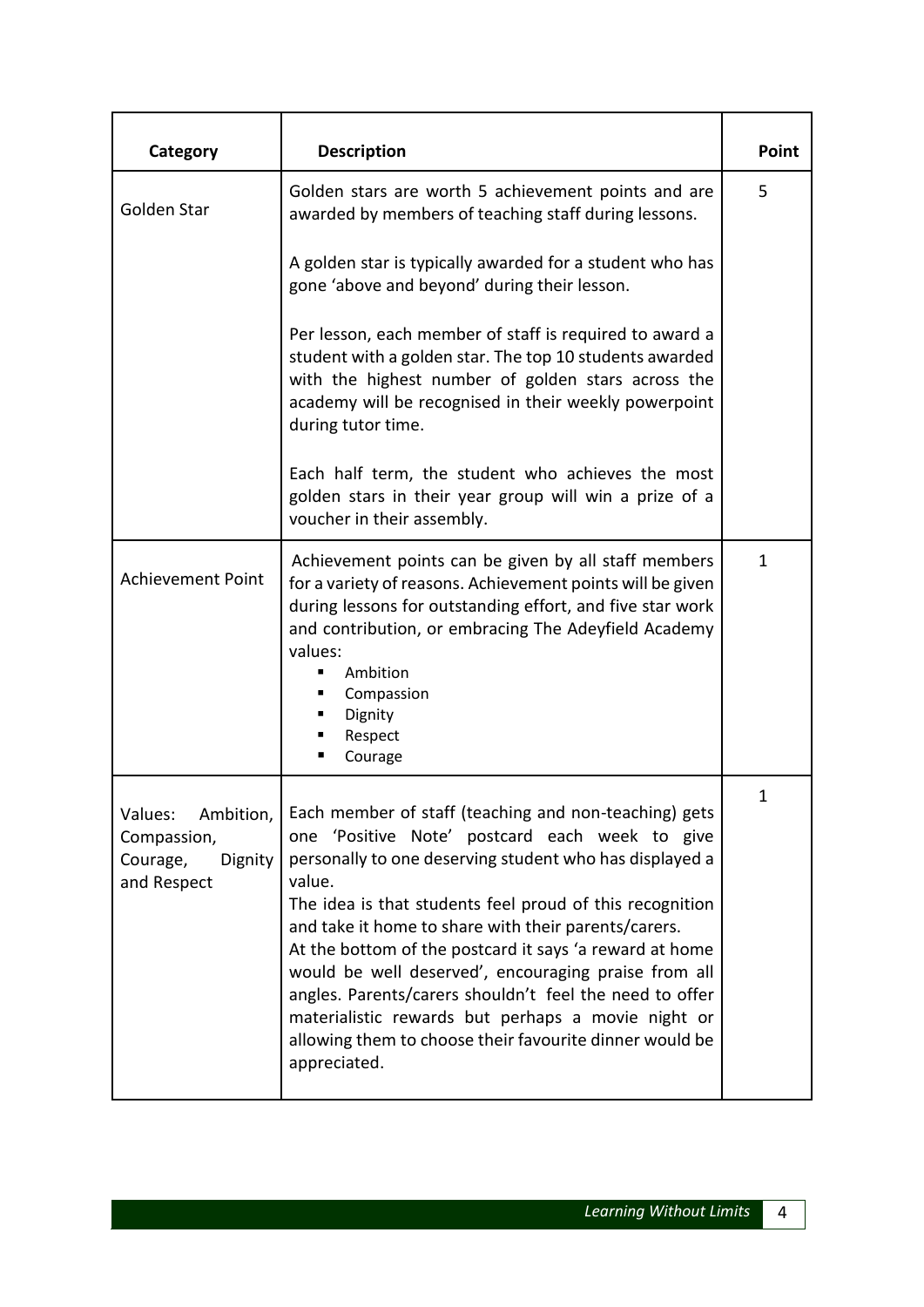| HOY, HOF, Post 16 | These positive points are awarded to students who go<br>above and beyond which is recognised by their head of<br>year or head of faculty. |  |
|-------------------|-------------------------------------------------------------------------------------------------------------------------------------------|--|
|                   |                                                                                                                                           |  |

# **4.3 Achievement points**

| Principal's<br>Award | Number of<br>achievement points | <b>Reward</b>                                                       |
|----------------------|---------------------------------|---------------------------------------------------------------------|
| Platinum             | 1000                            |                                                                     |
| Sapphire             | 900                             |                                                                     |
| Diamond              | 750                             |                                                                     |
| Emerald              | 600                             | The student receives a badge and letter<br>home from the principal. |
| Gold                 | 450                             |                                                                     |
| Silver               | 300                             |                                                                     |
| <b>Bronze</b>        | 150                             |                                                                     |

# **4.4 Good News Friday!**

This is an opportunity for students to be nominated by their HOYs based on a different focus each week. KS3 students are invited to have hot chocolate and breakfast with the Principal during registration on a Friday. KS4 students will have the opportunity to receive a pass that entitles them to skip the lunch queue.

# **4.5 Celebration Assemblies**

Each year group will have a celebration assembly to conclude each term. Celebration assemblies will be used to highlight significant levels of improvement and achievement by individual students.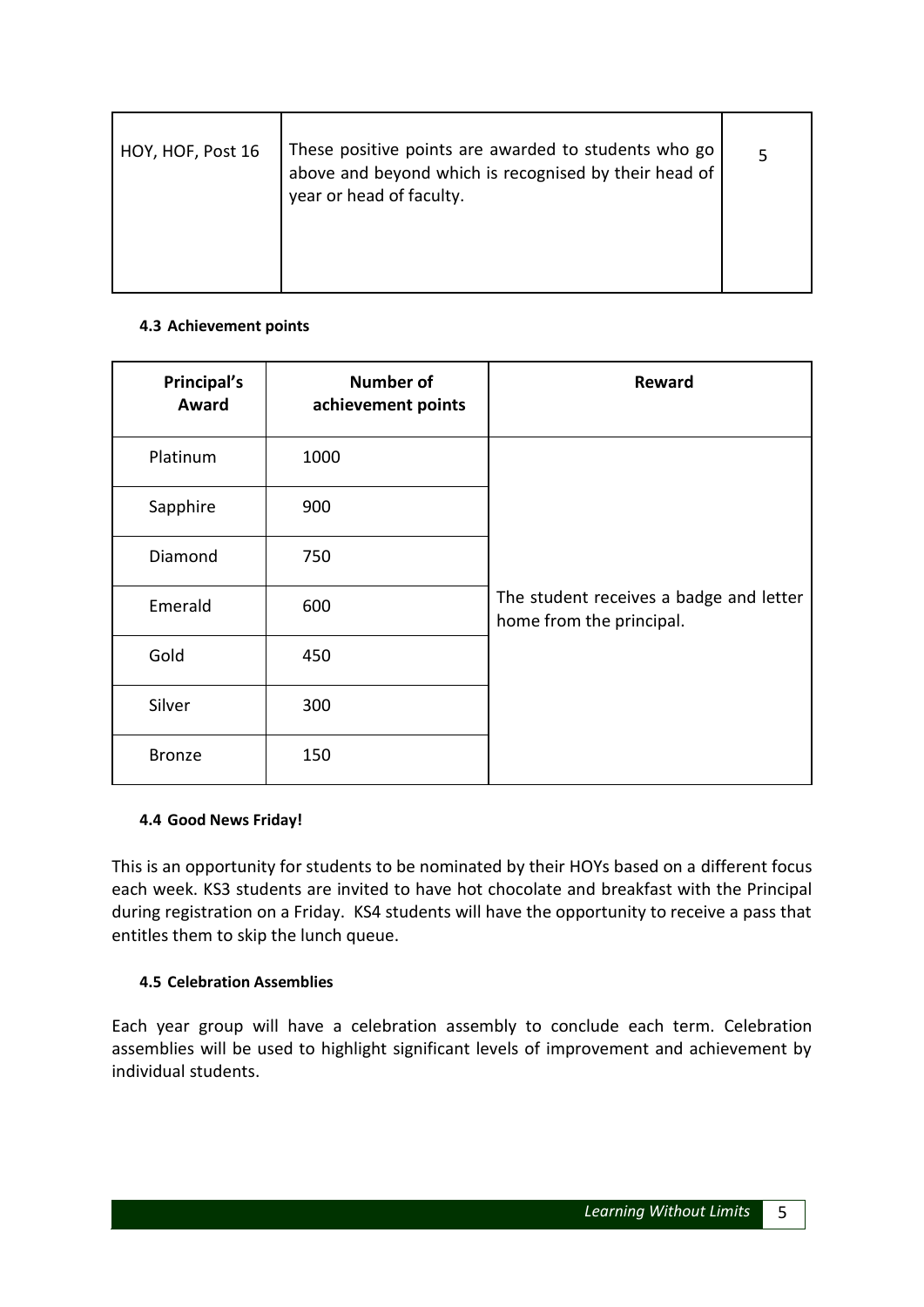#### **4.6 Annual Awards Evening**

The Annual Awards Evening (the Annual Adeyfield Academy Awards) is held at the beginning of the year to celebrate student successes in both curriculum and community work. Each faculty will be expected to purchase a prize for the student in that year who has shown the most improvement.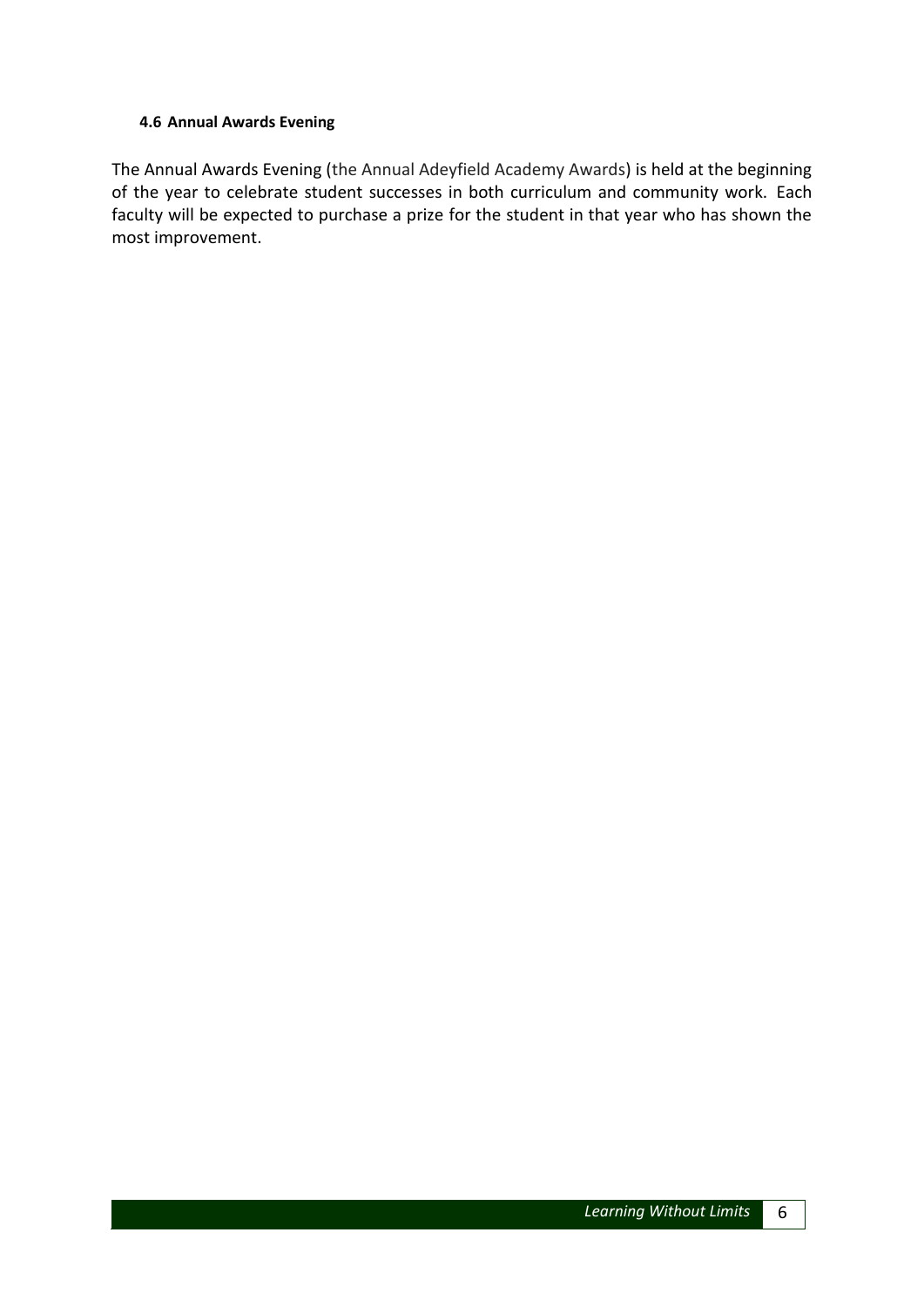#### **4.7 Attendance**

Attendance certificates will be awarded to students with outstanding attendance every term. Students will be awarded a further certificate if they have 'green attendance' (97% and above).

#### **4.8 Rewards Trips**

#### **House Rewards Trip:**

All house competitions will finish at the end of June. The winning House will get a trip to somewhere they like. Students will be consulted on this.

#### **5. Sanctions**

A range of sanctions are clearly defined in the procedures and their use will be characterised by clarity of why the sanction is being applied and what changes in behaviour are required to avoid future sanctions. The procedures make a clear distinction between the sanctions applied for minor and major offences.

The Governing Body will ensure that appropriate high quality training on all aspects of behaviour management is provided to support the implementation of the policy. The school works positively with external agencies. It seeks appropriate support from them to ensure that the needs of all students are met by utilising the range of external support available.

#### **6. Communication**

The Adeyfield Academy ensures that parents/carers, students, staff, including new students and new staff are fully informed of the behaviour policy by communicating it through the following:

- Home school agreement
- **New parents' handbook**
- **School prospectus**
- **School website**
- **School assemblies**
- Classroom notice boards
- Newsletter and school comms
- **Plasma Screen and Intranet staff only**

The Adeyfield Academy seeks to ensure that all staff and students are consulted regularly about the policy and procedures through staff meetings, school forum and parent forum and associations.

The Adeyfield Academy communicates the behaviour for learning policy to all teaching and nonteaching staff by providing copies of the policy and through the staff training and induction programmes.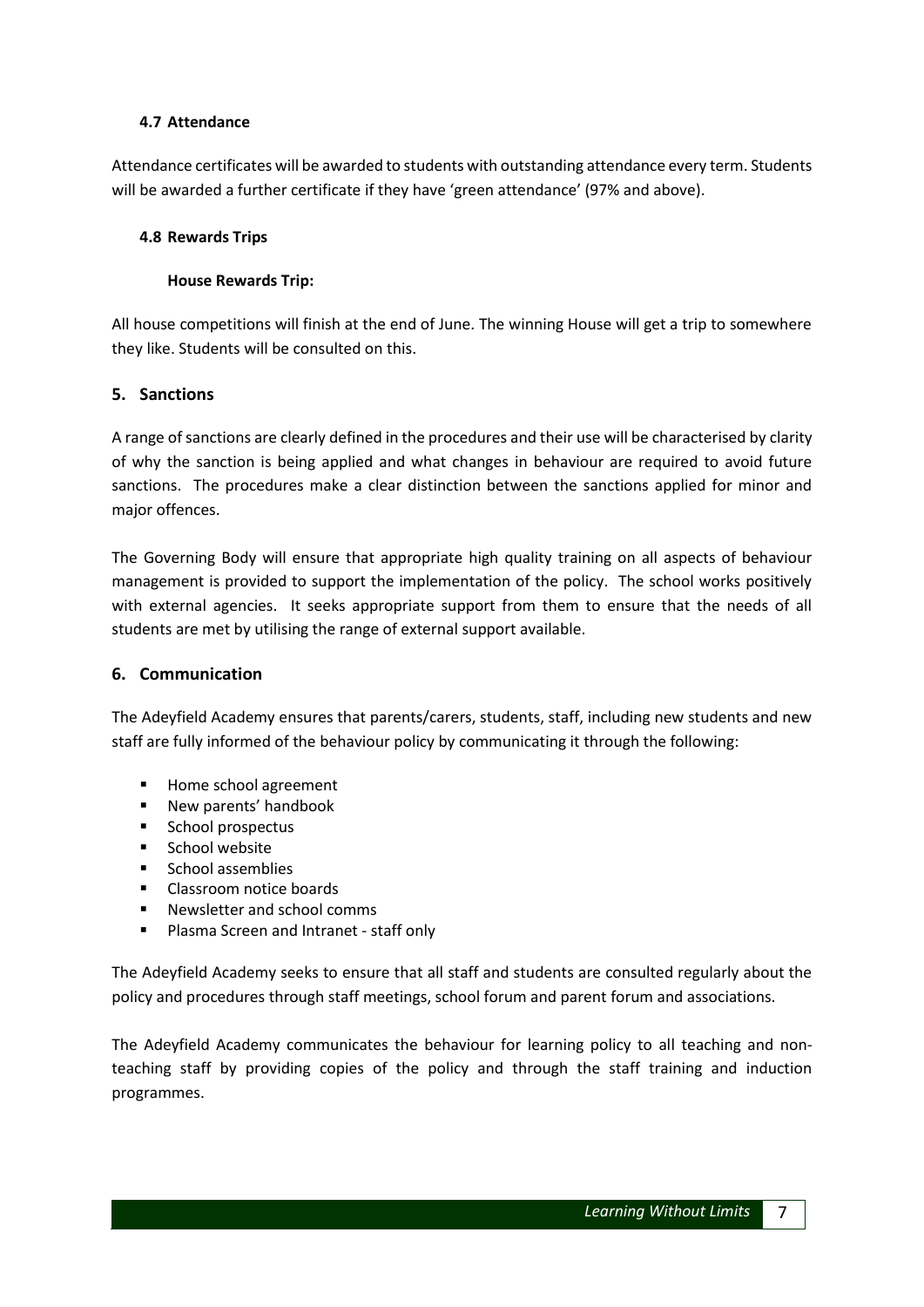# **7. Acceptable/unacceptable behaviour**

The Adeyfield Academy believes strongly that acceptable behaviour is one which promotes a learning ethos. It also believes courtesy, co-operation, consideration and care for the learning environment from all students in terms of their relationship with other students within and outside the school, teaching staff and visitors is important in helping to create this ethos. Our behaviour ethos is underpinned by our school values of courage, respect, dignity, pride and ambition. The Adeyfield Academy identifies examples of acceptable behaviour as that which includes:

- **EXTENUE ON THE COOL PROTE**
- Be polite and considerate
- Do not talk during teacher explanations
- Do not shout out in lessons, but raise your hand for support
- **Follow instructions at all times**
- Attempt and complete all work set
- Be confident and try your best at all times
- Remain on task and be determined
- **Ensure you have correct uniform**
- **Ensure that you have a school bag and pencil case**
- Take pride in how your work is presented
- **Prevent bullying**

Examples of unacceptable behaviour include:

- **•** Disruption to learning
- **•** Defiance
- Failing to wear school uniform correctly
- **Name calling**
- Verbal abuse
- **Threatening language or behaviour**
- **F** Intimidation.
- **Physical abuse**
- Bullying and harassment, including cyber bullying
- **Misuse of social networking and social media sites**
- **Discrimination, including racist, sexist, homophobic and transgender abuse**
- Abuse related to disability, gender, sexuality, race or religion
- **•** Damage to the fabric of the building or environment through vandalism or graffiti
- Radicalisation and extremism

To manage classroom behaviour, the teacher will use the following process:

- **Verbal reminder** positive behaviour management will be reinforced, the student will be given time to reflect and modify behaviour
- **Verbal warning** positive behaviour management used again, however it will explained to the student that if the negative behaviour continues, then they may be removed, the student will be given time to reflect and modify behaviour.
- **Silent Study Room** the student has been removed from the lesson despite being warned, as their negative behaviour has been persistent and ongoing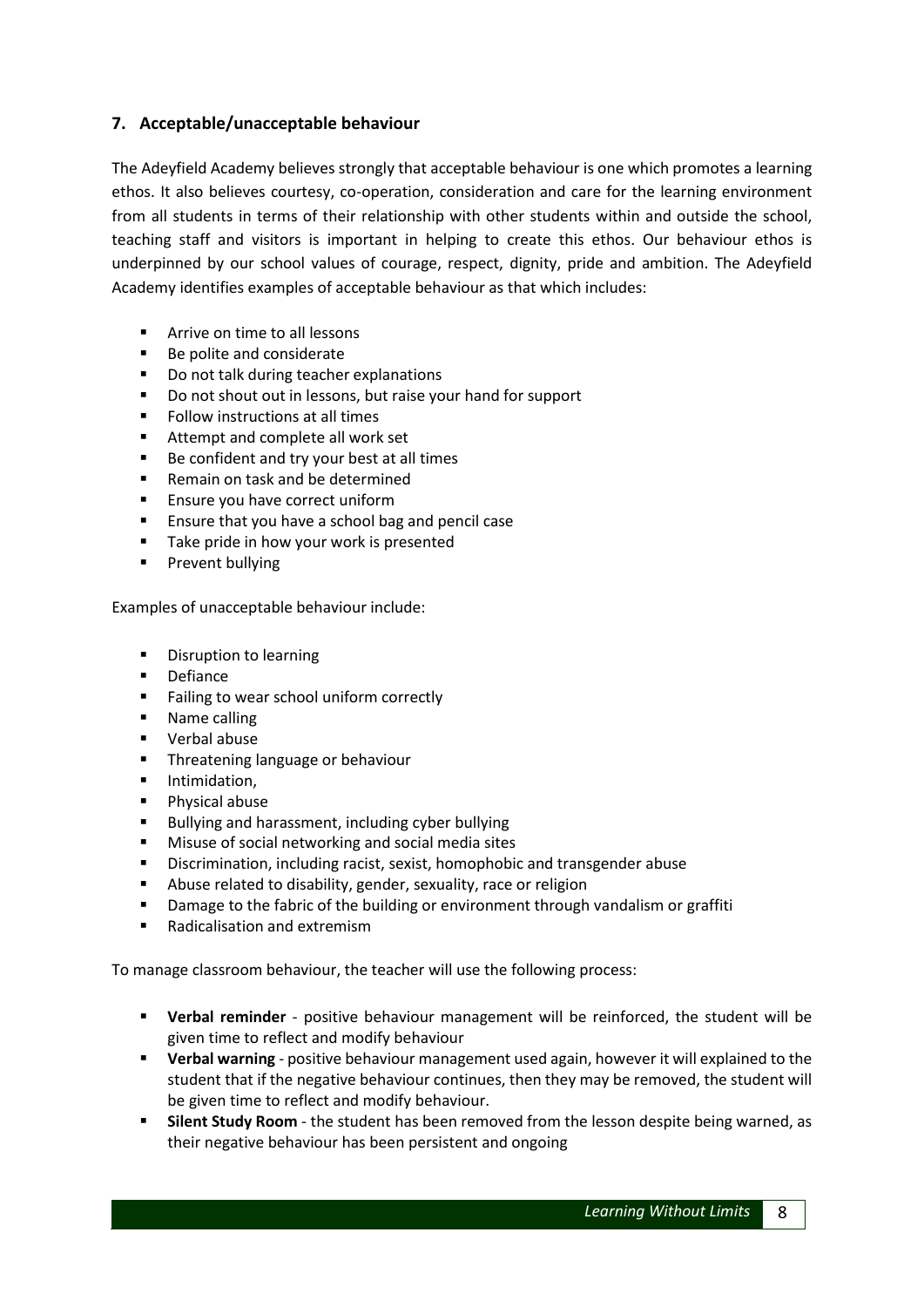Any student may instantly be removed to the silent study room if they leave a lesson without permission, or exhibit serious/dangerous behaviour. All students taken to the silent study room will be expected to work in complete silence until 4pm. Teachers will come and collect a student for a restorative conversation at the end of the normal school day.

# **8. Cyber bullying**

The use of electronic devices/technology has significantly increased within contemporary society, specifically for young people. This has had a direct impact upon the number of cases relating to cyber bullying. Cyber bullying is the use of electronic communication to bully a person. In students, it typically involves sending threatening videos, text messages or voice notes.

At The Adeyfield Academy, we take cyber bullying, or any form of bullying very seriously and understand the negative and long lasting effects it can have on young people. How we manage any incidents of bullying and potential sanctions are outlined in the school's Anti-Bullying Policy.

# **9. Cycling to and from school**

All students are supported to use a variety of means to travel to and from school. The majority of students walk, some are dropped off by car and others cycle. We ask that any parents who drive their children to school ensure that they do not obstruct or block school entrances/exits when dropping off their children. All parents must ensure that they abide by the Highway Code and do not park on the pavement or zig zag markings.

All parents of students who cycle to school have a duty of care to ensure that they are safe travelling to and from school. As such the school expectation is that all students must wear a helmet when riding to or from school. Failure to abide by these rules may result in students not being allowed to ride their bikes to school.

# **10. Mobile phones**

School expectations relating to acceptable use of mobile phones is outlined within the Mobile Phone Policy.

# **11. Malicious Allegations made against staff**

Any allegations maliciously made against any member of staff at The Adeyfield Academy is taken extremely seriously. Malicious allegations made against a member of staff could result in permanent exclusion.

# **12. Misuse of school ICT systems**

All students have agreed to an acceptable ICT user agreement as signed within the school planner. Any student who fails to adhere to these terms is subject to the sanctions set out in this policy.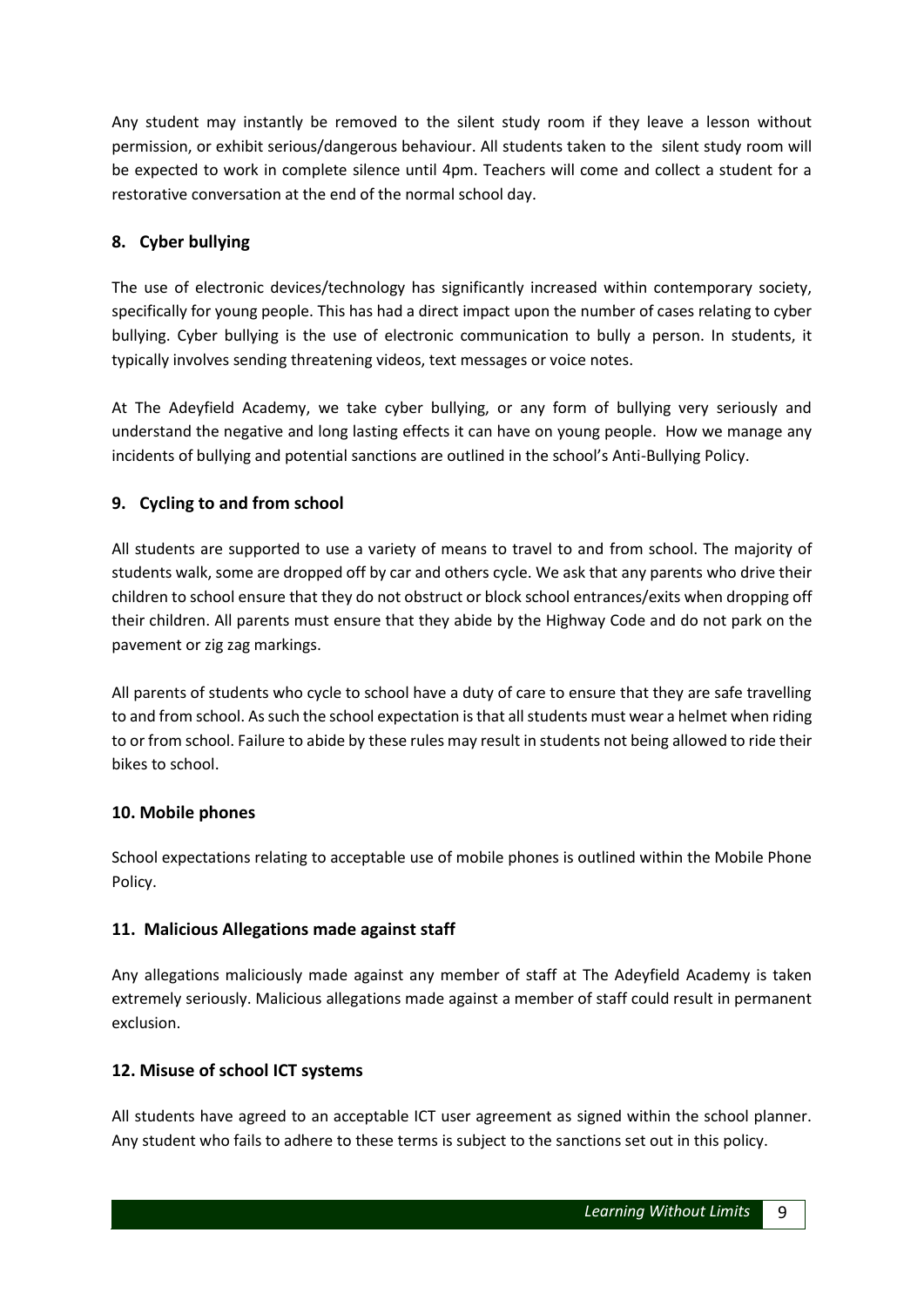# **13. Possession of illegal drugs or a dangerous weapon**

The school prohibits students from entering the school site with any form of illegal drug or weapon. Any student found to be in possession of an illegal drug or weapon, or to have used an illegal drug may be permanently excluded.

# **14. Procedures**

The Adeyfield Academy also uses a wide variety of support for students who struggle to meet the required expectations and/or fail to sign up to The Adeyfield Academy ethos. The Adeyfield Academy will also use a variety of sanctions against students who regularly fail to meet those expectations and in turn become at risk of a fixed-term exclusion. Measures include:

- **Learner support**
- **Mentoring**
- **Individual Education Plans**
- **AIMS** meetings
- **Pastoral Support Plans**
- **•** Outreach support
- **Referral to DESC (Dacorum Education Support Centre)** 
	- Rapid Response
	- At risk programme
	- **Phoenix/Opening Minds programme and Life course**
	- **Personalised learning programmes**
- **E** School Counsellor
- **P** YC Herts
- **Educational Psychologist**
- **Connexions Interviews**
- **EXECUTE:** Curriculum resources at college
- **Modification of curriculum and alternative curriculum**
- **Behaviour Reviews**
- **E** School Reporting System (electronic reporting system on Sims)
- **E** Learning Sanctuary Room/Inclusion Room
- **Faculty Reports**
- **Silent Study Room**
- **Family support workers**
- **Pastoral support**
- **Time out cards**
- Meet with parents/carers
- Governor Support and Discipline panels
- **Anger management**
- **Positive learning report**
- **•** Detentions
	- Break
		- **-** Lunchtime
		- **Faculty**
		- Whole School
		- **SLT** (Friday two hours)
- Truancy Report
- **Trip Ban**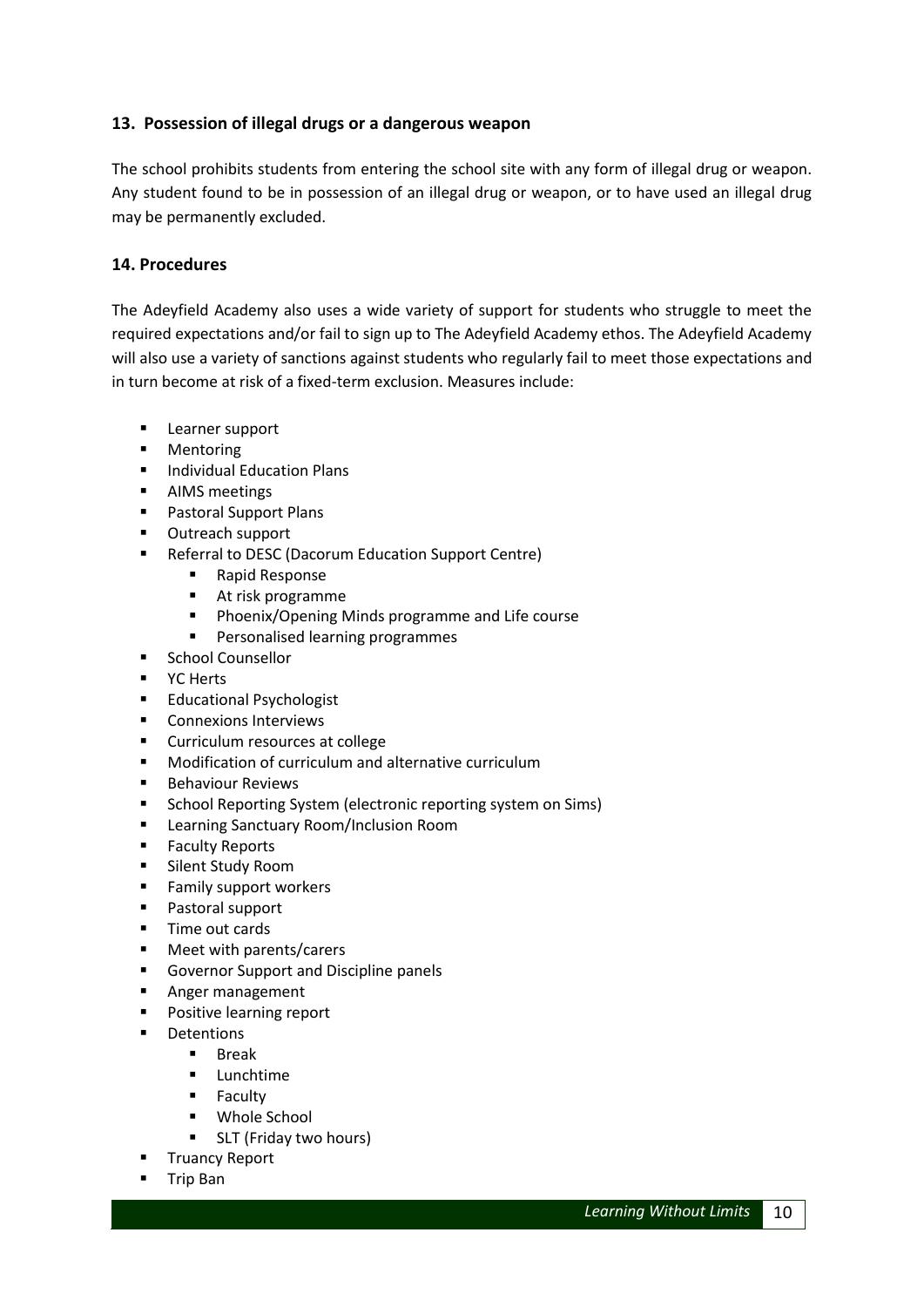- Confiscation of property including jewellery and mobile phones
- **IDUATE:** Involve the police and PCSO
- Youth crime reduction officer
- **Behaviour contracts on re-admission**
- **Governors Warning Panel**
- **Managed Move**
- Modified/reduced timetable
- $F =$ Fixed Term Exclusions

This list is not exhaustive and The Adeyfield Academy and the Leadership team also reserve the right to implement any strategies they consider appropriate to support the student.

As a last resort or when an incident is so serious, then the school will use a permanent exclusion.

# **15. Silent Study Room**

The silent study room will provide an additional level of support for behaviour management and pastoral welfare. The silent study room will be fully supervised from 9am-4pm by Heads of Year and The Senior Leadership Team. Any student who has been removed from a lesson will be taken by the member of staff 'on-call' to the silent study room where they will be expected to work quietly until the end of the day, once a student has been removed from a lesson, they will not go back into lessons until the following day. Any student who is removed to silent study will follow the modified silent study timetable, which includes different breaks and lunches to the rest of the school. Each student will be expected to complete a letter of apology, reflection sheet and a restorative conversation. Any student unable to comply with the rules within silent study may be removed by SLT. The school will then apply its behaviour escalation process (see appendix).

# **16. Interventions**

The Adeyfield Academy develops measures to encourage students to take responsibility for their own behaviour and to help them to recognise the consequences of inappropriate behaviour. This is a basis on which any behaviour improvement intervention is made.

The school provides appropriate training for all staff in order to promote positive and consistent behaviour standards. This includes training for new staff as part of the induction process.

The behaviour and conduct of students will be a regular focus at year team and faculty meetings. Teams will monitor how they respond to student issues through the behaviour reports to help achieve consistency of practice in dealing with poor behaviour and promoting good behaviour.

Parents and carers will be contacted promptly by the school on the same day or within 48 hours to notify them of any reported serious incidents of misbehaviour in which their child has been involved.

# **17. Investigating student incidents**

The Adeyfield Academy investigates and takes written statements from students and witnesses on reported incidents of student misbehaviour. Wherever possible the school will follow those guidelines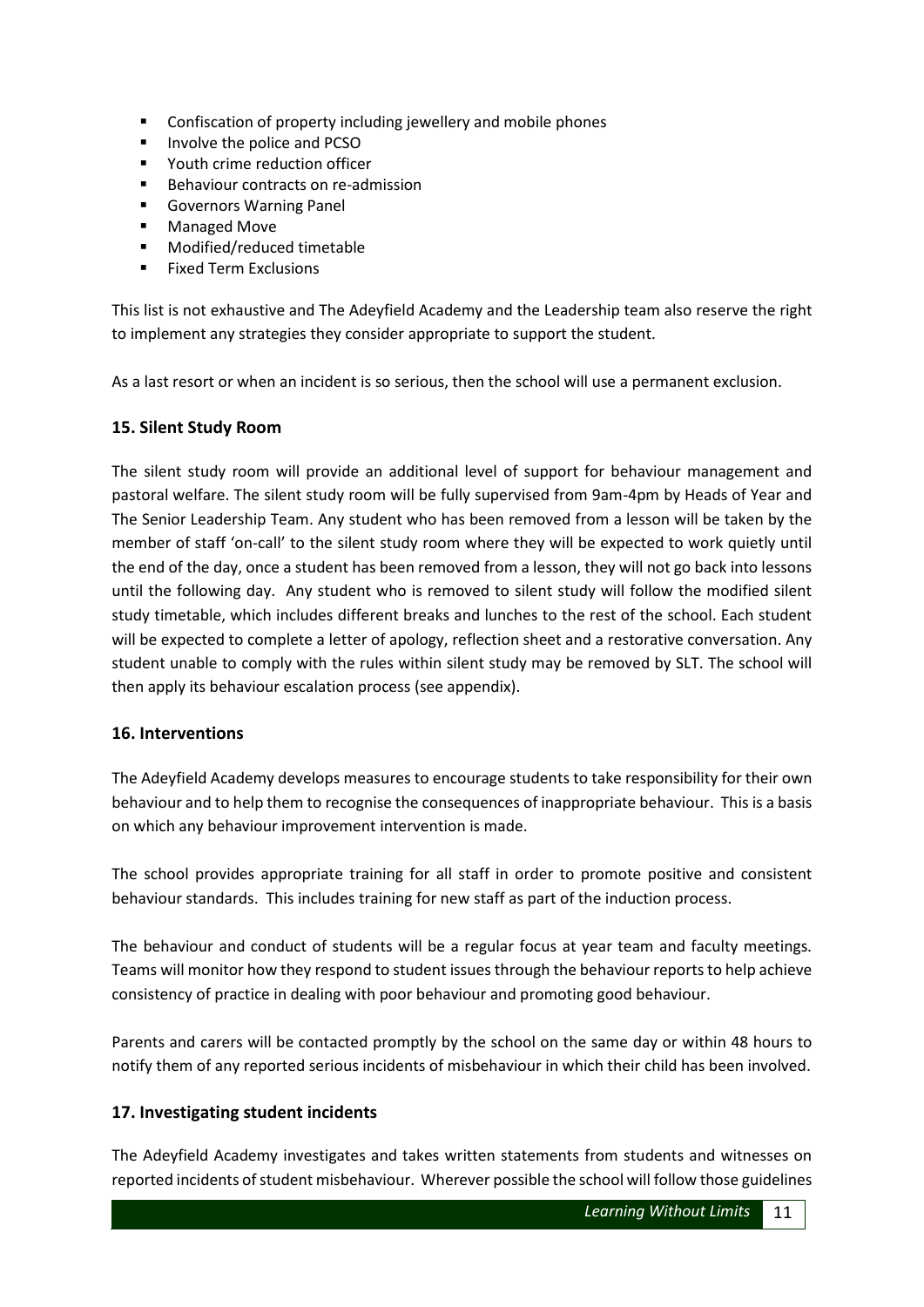laid down by the local authority as laid out in "Guidelines for school disciplinary investigations and interviewing of pupils "A copy of the results of all investigations undertaken will be held on record until such time as the student leaves the school. Where an investigation finds there is no case to be heard, the report will be held in the student file.

# **18. Training**

The Adeyfield Academy has a comprehensive behaviour management-training programme, which has been reviewed to ensure that it is appropriate to the needs of staff and the circumstances of the school. Where behaviour management is an issue and problems are identified appropriate support will be given. This is undertaken as follows:

- **E** Staff inset
- **E** Staff induction
- **•** Mentoring
- Modelling best practice
- **EXEC** Lesson observation / peer observation

# **19. Physical Restraint**

In some circumstances, staff may use reasonable force to restrain a pupil to prevent them:

- **E** Causing disorder
- **Hurting themselves or others**
- **•** Damaging property

Incidents of physical restraint must:

- **Always be used as a last resort**
- Be applied using the minimum amount of force and for the minimum amount of time possible
- Be used in a way that maintains the safety and dignity of all concerned
- Never be used as a form of punishment
- Be recorded and reported to parents

# **20. Monitoring and Evaluating**

The Behaviour for Learning policy will be reviewed by the Assistant Principal responsible for Culture for Learning and Pastoral Wellbeing and governing body every two years. At each review, the policy will be approved by the Principal.

As per DFE guidance (*Behaviour and discipline in schools - advice for Headteachers and school staff*) the school will annually take steps to publicise the behaviour for learning policy. The school will do this by sharing the policy with staff, students and parents. Staff will undertake training to ensure that they are aware of expectations to ensure consistency. Year group assemblies will be undertaken to ensure that all students are aware of what is deemed as acceptable behaviour and through the school website, the behaviour for learning policy will be shared for parents to view.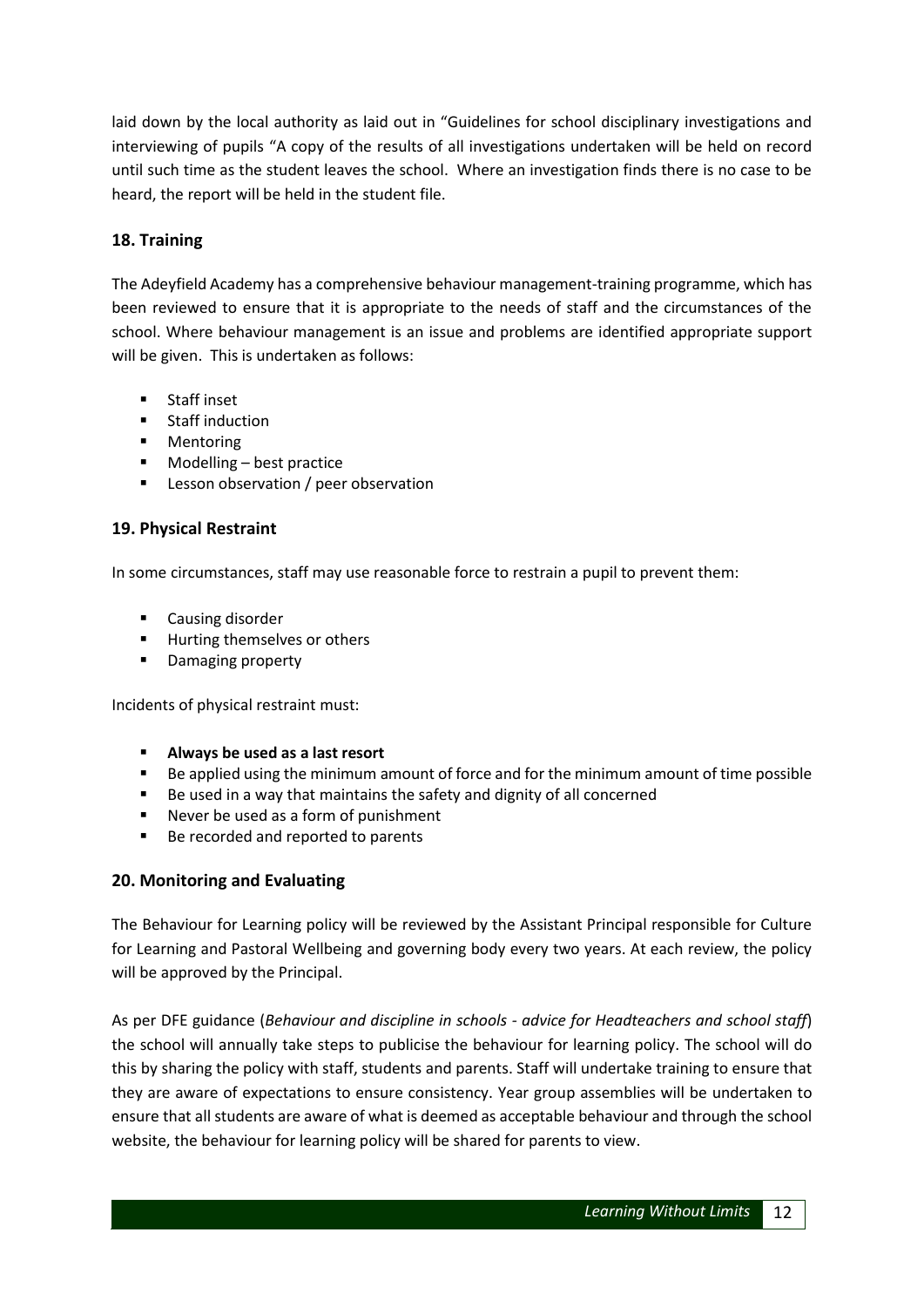# **21. Links with other policies**

This rewards and sanctions policy is linked to the following policies:

- **Exclusions policy**
- **E** Child Protection & Safeguarding policy
- **Anti-Bullying policy**
- **Mobile phone policy**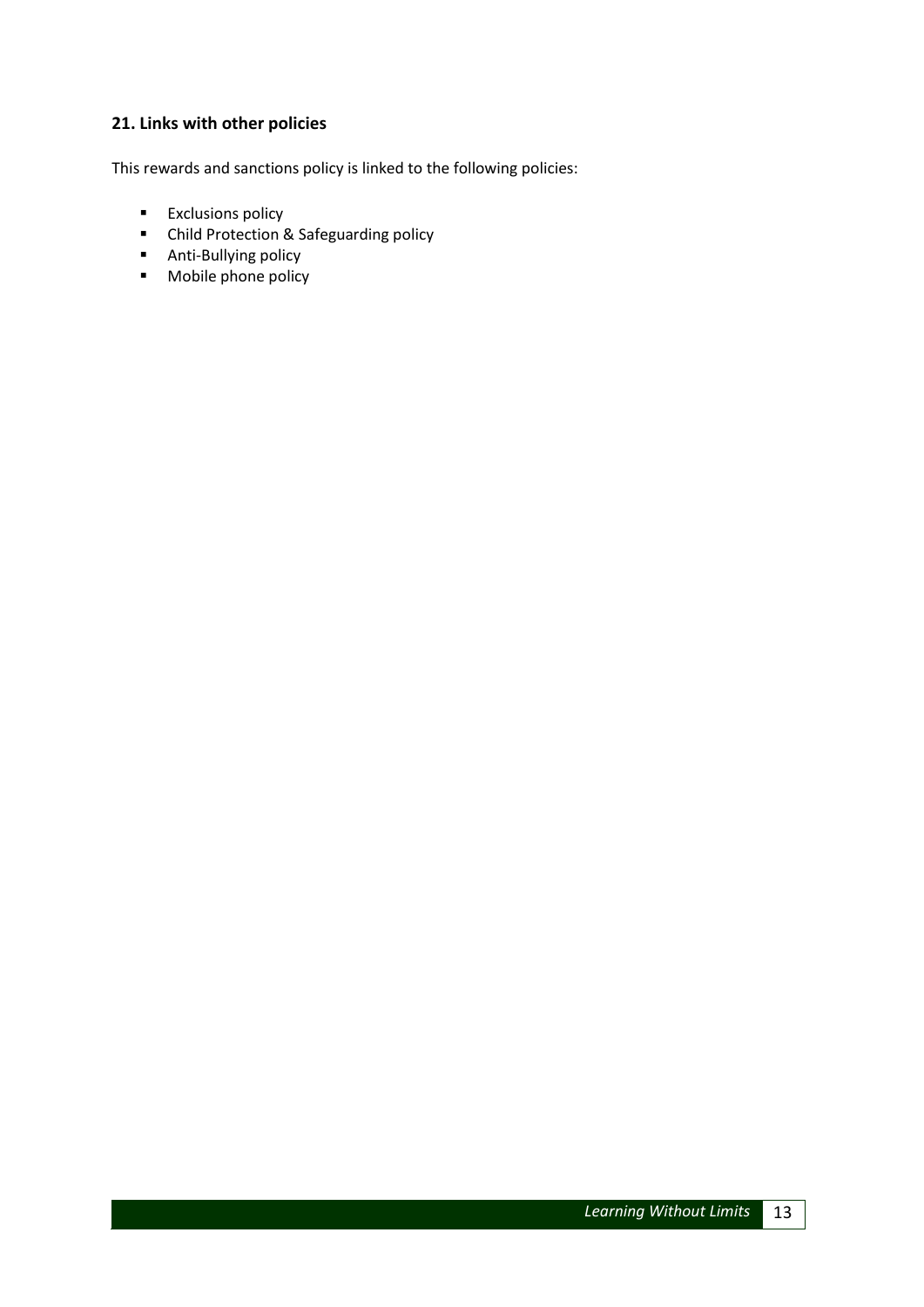#### **Addendum**

#### **Face coverings**

All students at The Adeyfield Academy are expected to wear face masks when moving around the academy and in communal areas. The expectation is that all students will appropriately wear their masks at the identified times and use them solely for the purpose for which they are intended. Any student who fails to adhere to this and compromises the health and safety of others will be in breach of the school rules. Any student who breaches school rules will have the relevant sanctions applied to them as shown within the appendix below. Students who consistently and purposefully breach school rules relating to face coverings will be sent home or subject to a fixed term exclusion to ensure the health and safety of both staff and students is not compromised.

#### **Trips**

Due to the current restrictions imposed by Covid-19, the school will not undertake any trips or visits unless deemed necessary or essential. The school will continue to follow government guidance and limit the use of public transport and mass gatherings. For any activity that is deemed necessary or essential, the school expectation is that students conduct themselves accordingly and in line with the school values and ethos. Any student(s) who fails to comply with school rules will be subject to the sanctions as laid out within this policy.